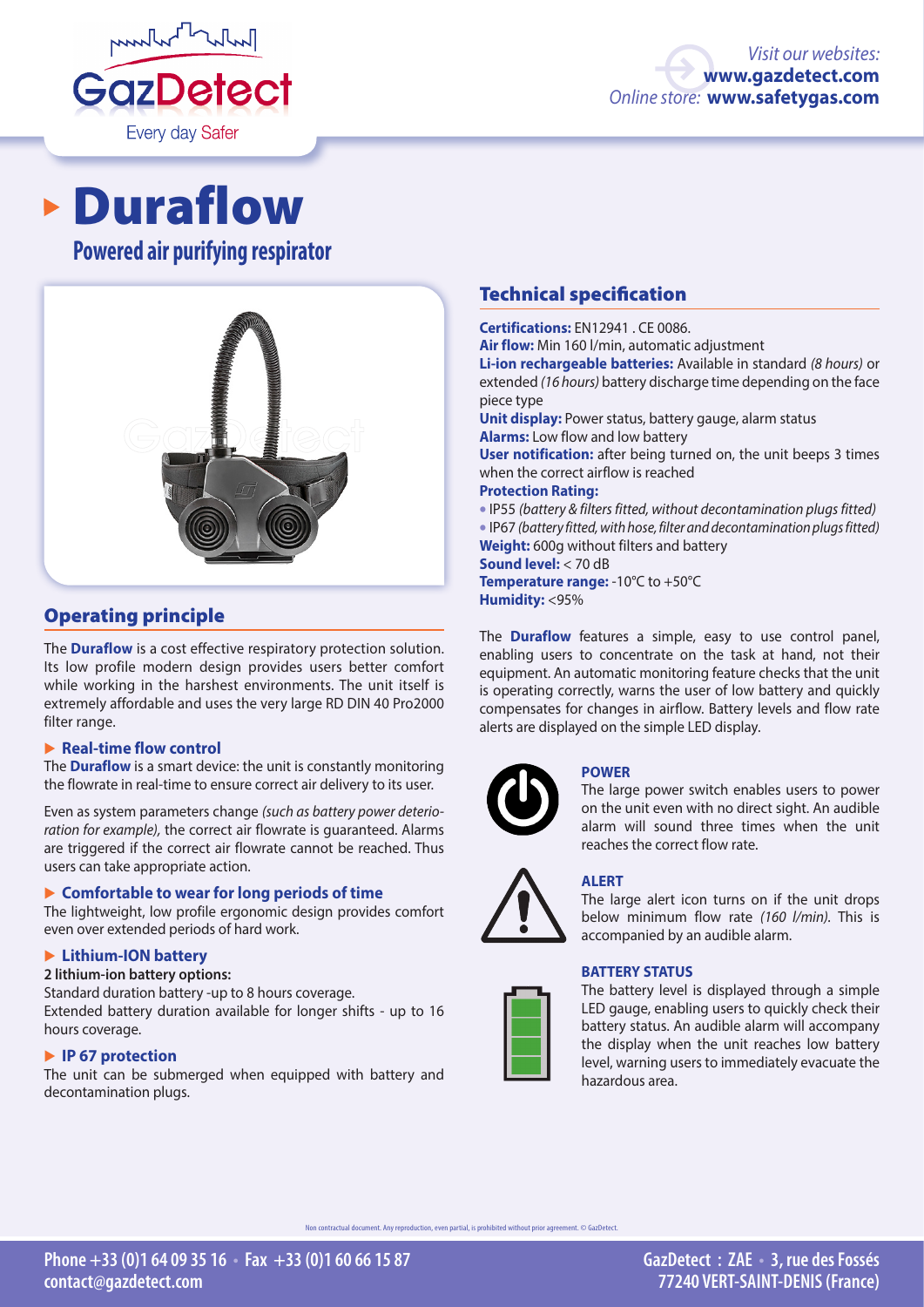

# ▶ Pro 2000 filters for Duraflow



**Duraflow powered air respirators are fully compatible with a large range of filters in order to respond to almost any industrial application. EN12941 standard approved.**

The RD DIN40 PRO 2000 filter cartridge series offers several types of filters for any common application. It provides a protection against many toxic substances, from organic vapors up to mercury vapors.

- Fully recyclable plastics
- The plastic cartridge can be used in working environments with heat sources (closed to an oven or in bright sunlight), less conductive than aluminum
- The housing includes a grid made of reinforced polypropylene that keeps carbon sealed.

• The housing cannot be deformed. If a cartridge falls on the ground, it either breaks and needs to be replaced or there is no effect on the cartridge and on the carbon.

All filters are CE marked according to the EN 14387 and/or EN 143:2000 standards. They are individually packed in order to ensure optimal protection of unused filters.

| <b>Filter type</b>          |                     | Major applications                                                                                                                                                                                       | <b>Reference</b> |
|-----------------------------|---------------------|----------------------------------------------------------------------------------------------------------------------------------------------------------------------------------------------------------|------------------|
| <b>Particulates filters</b> | <b>PSL</b>          | Solid and liquid particles, radioactive and highly toxic particles                                                                                                                                       | 50 52 670        |
| <b>Combined filters</b>     | A <sub>2</sub> -PSL | Organic gases and vapors with a boiling point above 65 $\degree$ C, solid and liquid particles, radioactive and highly<br>toxic particles, bacteria and virus                                            | 50 42 670        |
|                             | <b>B2-PSL</b>       | Inorganic gases and vapors, e.g. chlorine, hydrogen sulfide, hydrogen cyanide, solid and liquid particles,<br>radioactive and highly toxic particles, bacteria and virus                                 | 50 42 671        |
|                             | A2B2-PSL            | Organic and inorganic gases and vapors, solid and liquid particles, radioactive and highly toxic particles,<br>bacteria and virus                                                                        | 55 42 674        |
|                             | ABE1-PSL            | Organic, inorganic and acid gases and vapors, solid and liquid particles, radioactive and highly toxic particles,<br>bacteria and virus                                                                  | 50 42 678        |
|                             | A2B2E2K2-PSL        | Organic, inorganic and acid gases and vapors, ammonia, solid and liquid particles, radioactive and highly toxic<br>particles, bacteria and virus                                                         | 50 42 799        |
|                             | A2B2E2K2Hg-PSL      | Organic, inorganic and acid gases and vapors as well as ammonia and organic ammonia derivatives, mercury<br>and mercury compounds, solid and liquid particles, microorganisms, e.g. bacteria and viruses | 55 42 798        |

# Products and accessories part numbers

| <b>Description</b>                                                         | Reference |  |  |  |
|----------------------------------------------------------------------------|-----------|--|--|--|
| DURAFLOW pack including motor, standard battery, standard belt and charger | 20 31 662 |  |  |  |
| <b>Accessories</b>                                                         |           |  |  |  |
| Comfort padded belt                                                        | 50 63 597 |  |  |  |
| <b>Padded harness</b>                                                      | 50 63 596 |  |  |  |
| <b>Standard battery</b>                                                    | 20 31 744 |  |  |  |
| <b>Extended battery</b>                                                    | 20 31 745 |  |  |  |
| Powered air respirator storage box                                         | 2015899   |  |  |  |
| Distel disinfectant wipe packet                                            | 20 04 225 |  |  |  |
| Decontamination plug pack (1x hose cap and 2x filter cap)                  | 20 31 747 |  |  |  |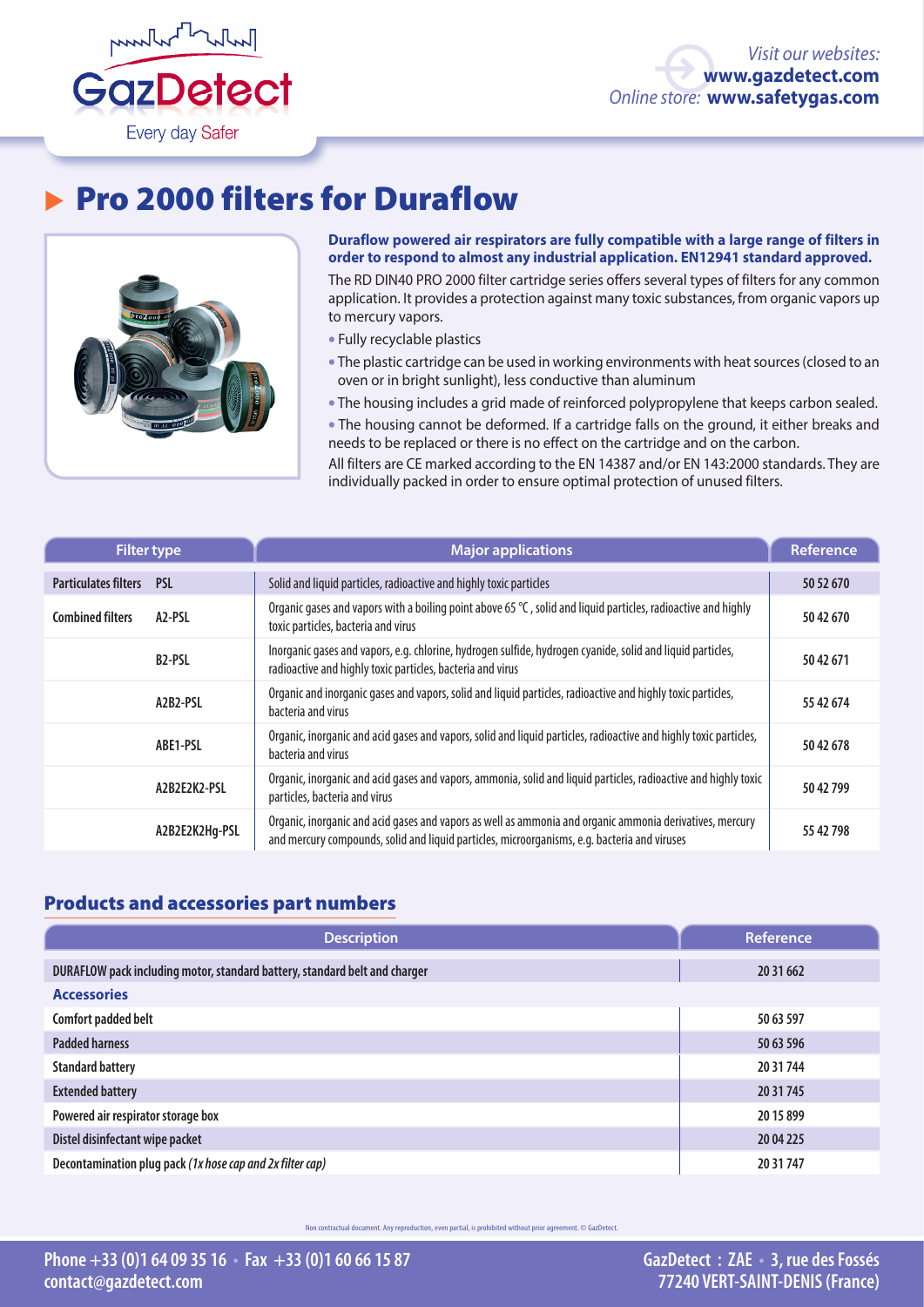

# **Facepieces**



**Half hood**



**Full hood**

### FH1

## **Designed with a unique neoprene face seal to deliver the highest protection level of powered air.**

D Revolutionary soft head cradle for intuitive and straightforward equipment

D Ultra-clear PETG visor offering wide field of view and a clear down-view panel

D Half hood design with skin-friendly neoprene chin seal

FH2

## **Light-weight and comfortable full hood with integrated eye protection and shoulder cape.**

D Revolutionary soft head cradle for intuitive and straightforward equipment

D Ultra-clear PETG visor offering wide field of view and a clear down-view panel

D Full hood design, with skin-friendly neoprene chin seal



**Anti-static full hood**

# FH21

# **Light-weight and comfortable anti-static full hood with integrated eye protection and shoulder cape.**

D Revolutionary soft head cradle for intuitive and straightforward donning

- D Ultra-clear PETG visor goffering wide field of view and a clear down-view panel
- D Anti-static full hood design with skin-friendly neoprene chin seal



**Face shield**

# FH31

# **Lightweight, user-friendly, multi-purpose face shield. The hollow polyethylene frame channels the airflow to the breathing zone.**

- D Lightweight polyethylene frame with anti-mist coated acetate visor
- D Washable and replaceable polyether foam face seal
- D Face shield design with broad elastic headband harness